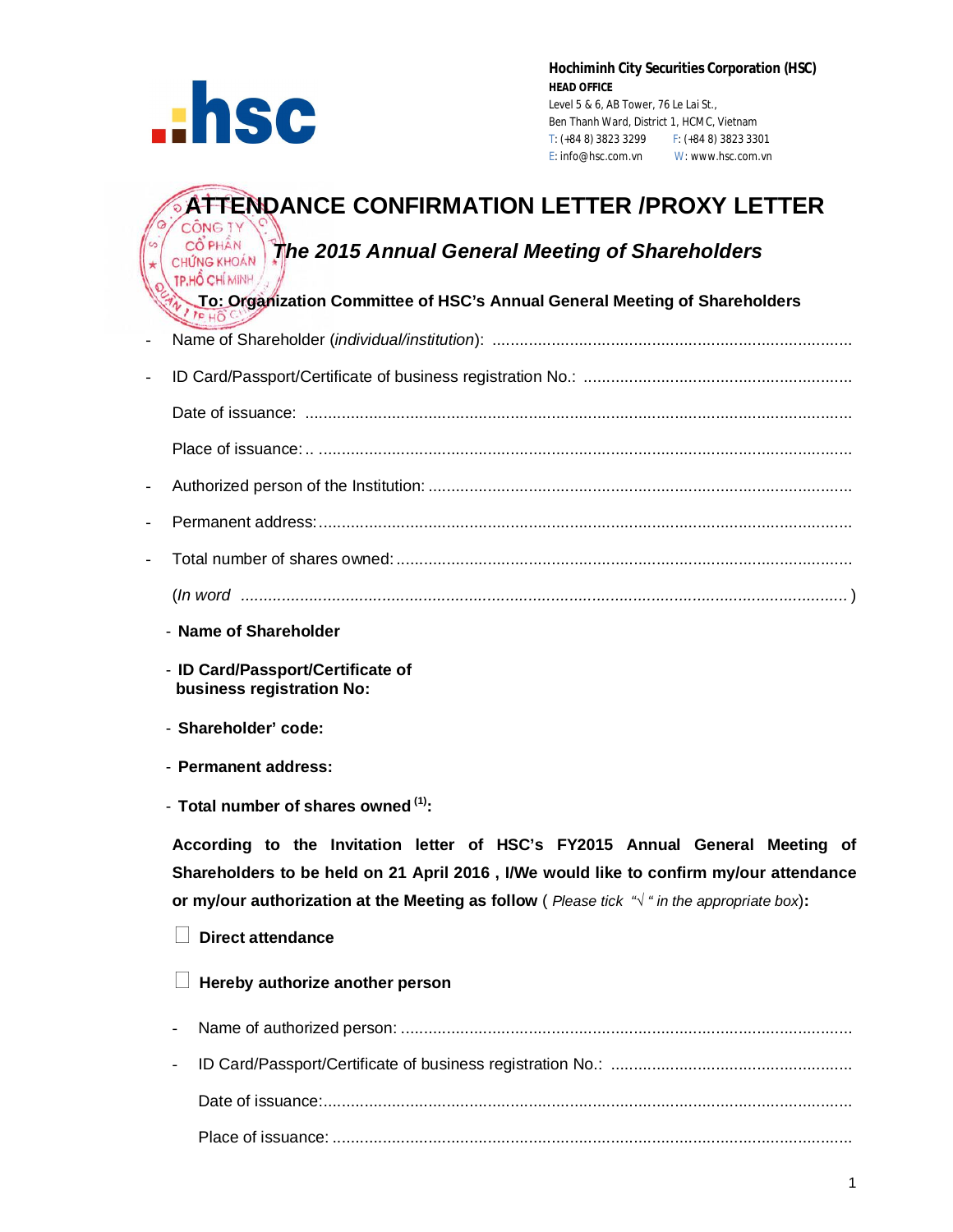- Permanent address: ...............................................................................................................

# **Hereby authorize one of the members of Board of Directors (BOD) or Board of Supervision (BOS) as follows:**

(*Please tick "√" in the box beside the name of the member whose shareholder would like to authorize*)

| Mr. Đỗ Hùng Việt         | Chairman of BOD      |
|--------------------------|----------------------|
| Mr. Lê Anh Minh          | Vice Chairman of BOD |
| Mr. Nguyễn Thanh Liêm    | Vice Chairman of BOD |
| Mr. Phạm Nghiêm Xuân Bắc | Member of BOD        |
| Mr. Johan Nyvene         | Member of BOD        |
| Mr. Lê Thắng Cần         | Member of BOD        |
| Mr. Trịnh Hoài Giang     | Member of BOD        |
| Mr. Lê Thắng Cần         | Member of BOD        |
| Mr. Võ Văn Châu          | Head of the BOS      |
| Mr. Đoàn Văn Hinh        | Member of BOS        |
| Ms Đặng Nguyệt Minh      | Member of BOS        |

For and on my/our behalf, the authorized person shall attend HSC's FY2015 Annual General Meeting of Shareholders which is held on April 21, 2016 to exercise the shareholder's voting right.

I/We take responsibility for my/our authorization. I/We will undertake that I/We comply with the regulations in accordance with the law as well as the HSC's charter. And I/We committed not to sue the company for my/our authorization.

| <b>Authorized Person</b>                                         | <b>Shareholder</b>                                               |  |  |
|------------------------------------------------------------------|------------------------------------------------------------------|--|--|
| (Signature with full name, stamped if institutional shareholder) | (Signature with full name, stamped if institutional shareholder) |  |  |